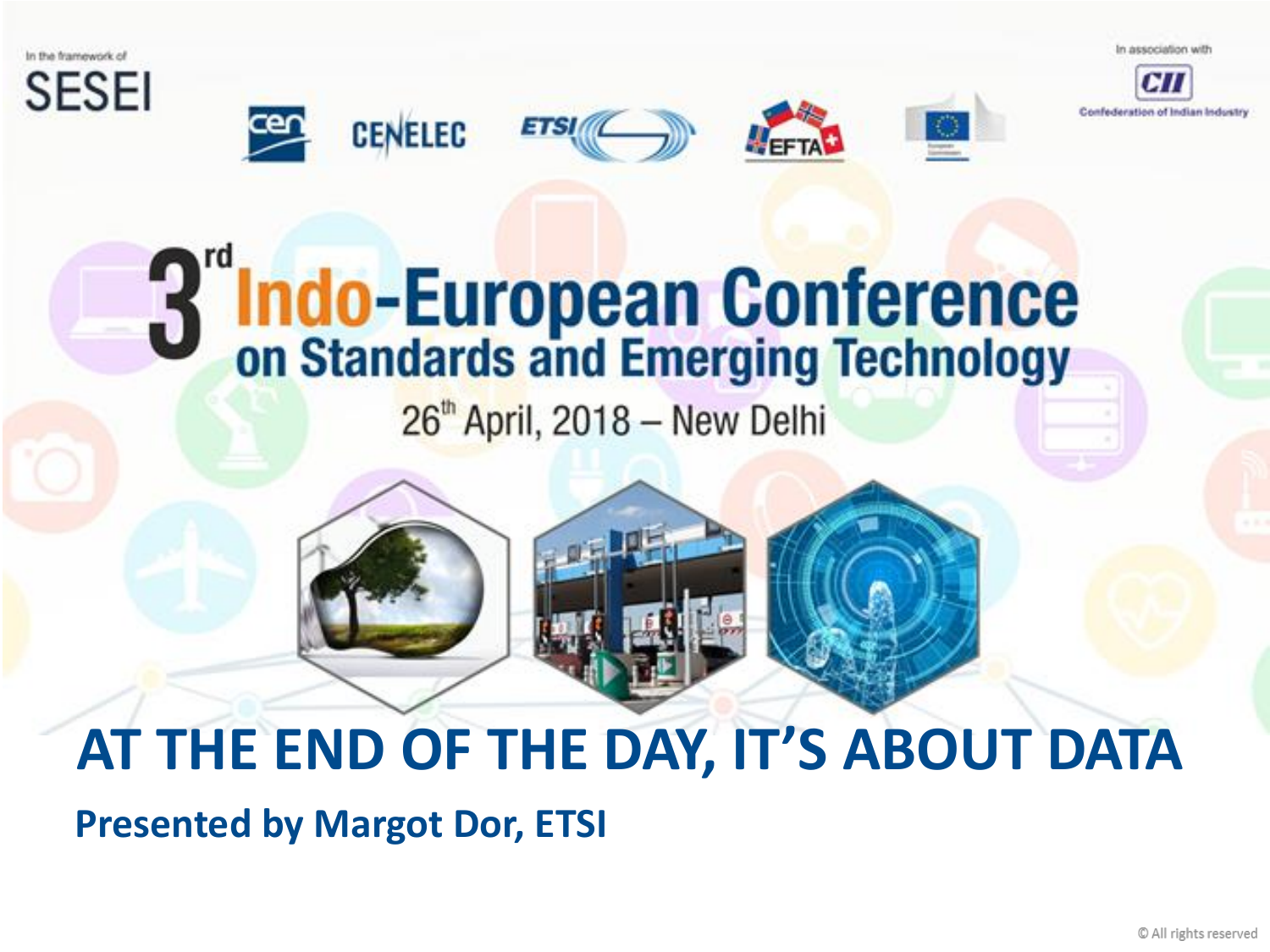## **ETSI SUMMIT DATA PROTECTION AND PRIVACY IN A DATA-DRIVEN ECONOMY**

**General Data Protection Regulation (GDPR) 2016/679**

**ePrivacy Regulation 2017/003**

**Free Flow of Data Regulation (FFoD) 2017/0228**

*Building a EU data economy or "double bind"?*

3<sup>rd</sup> Indo European Conference on Standards & Emerging Technology 26th April, 2018 - The Lalit, New Delhi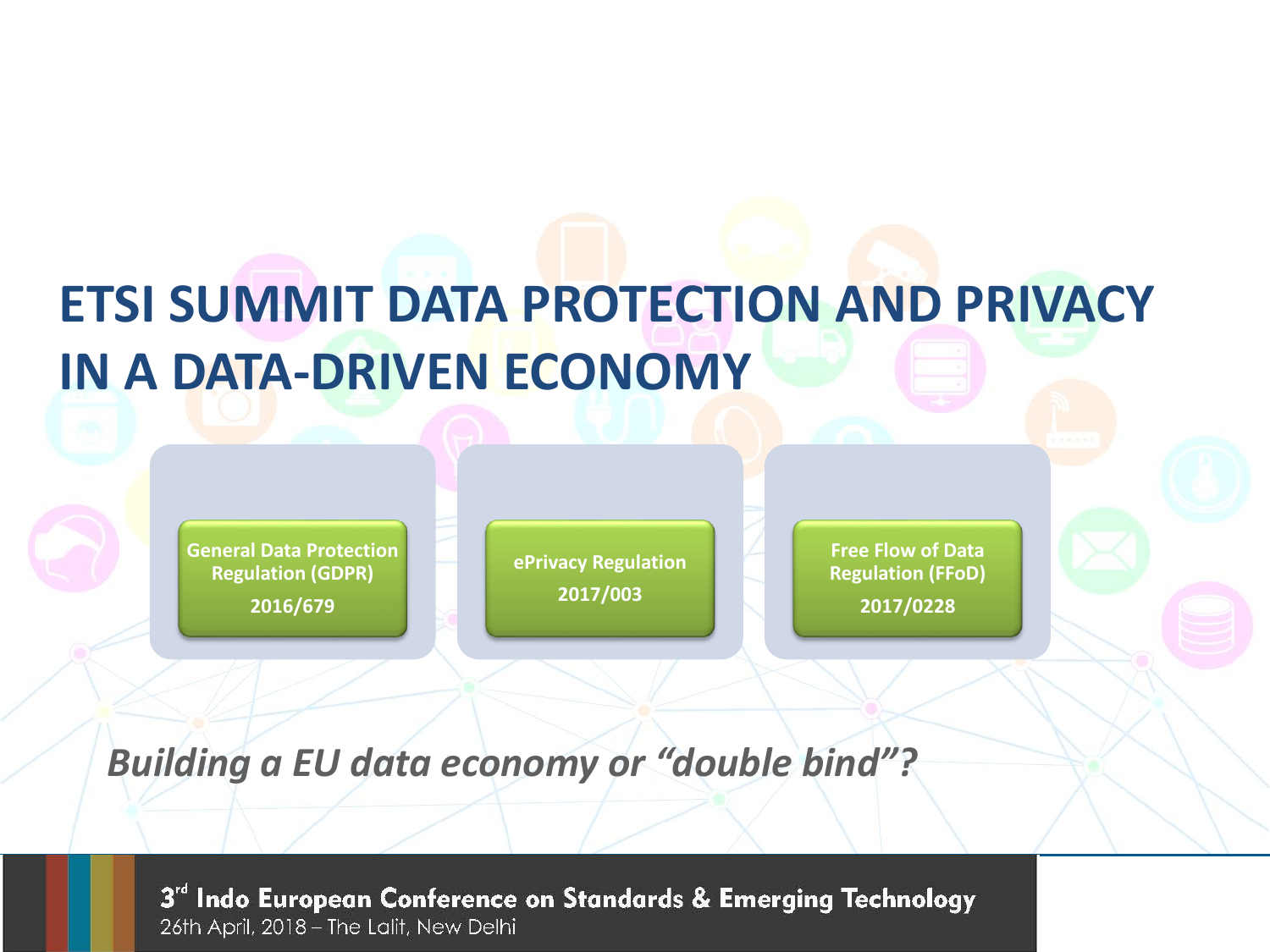

3<sup>rd</sup> Indo European Conference on Standards & Emerging Technology 26th April, 2018 - The Lalit, New Delhi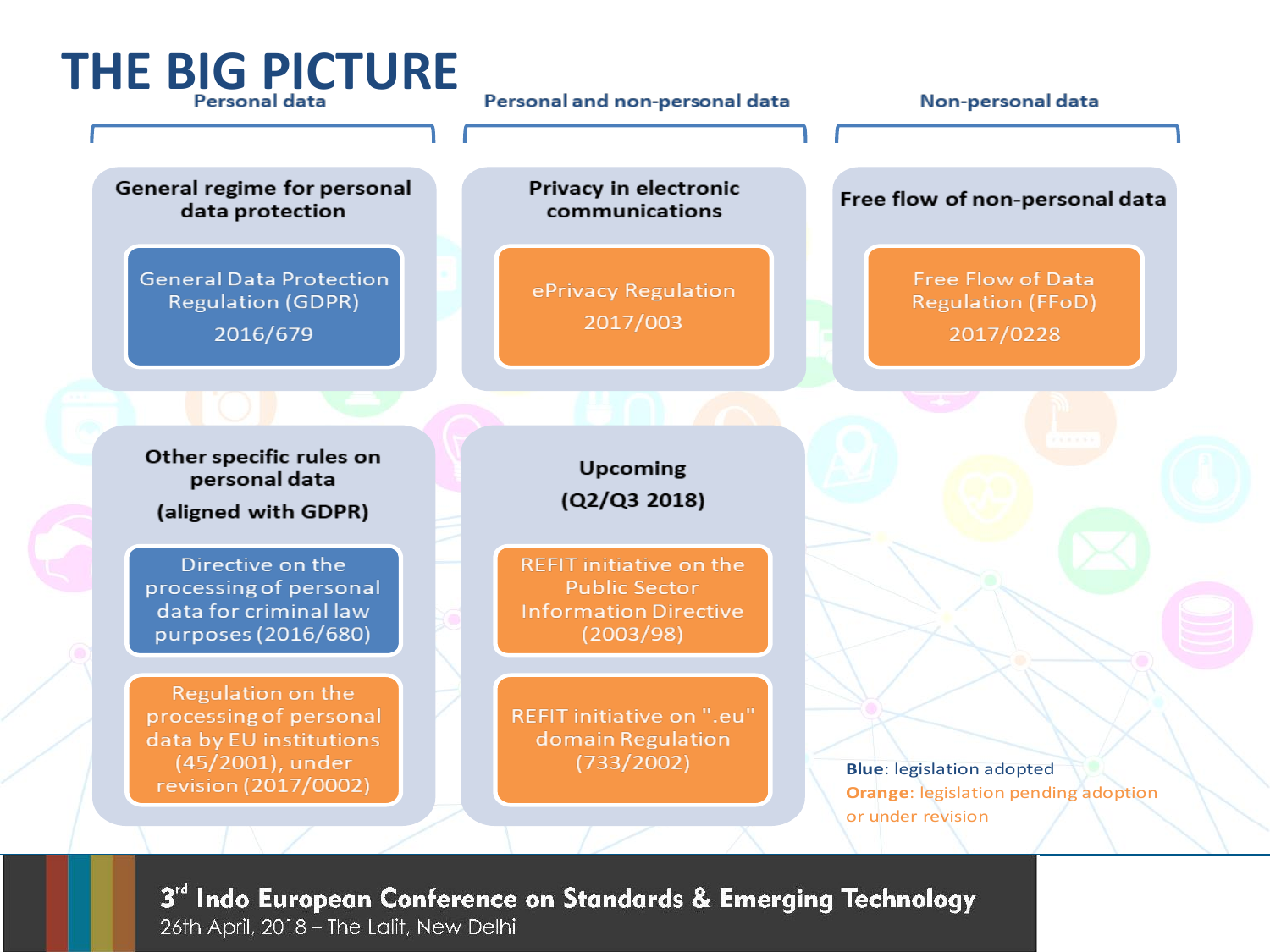#### **EVERY COMPANY IS A DATA COMPANY**

- − In 2018 the number of IoT devices surpasses mobile phones and computers
- − Indian IT sector and big data analytics > 8x by 2025
- − Customers, staff, knowledge networks, new business
- − Transversal (de-siloed) > data economy
	- → *Interoperability, portability*
	- → *and security (e-privacy and FFoD > links to cybersecurity)*
- − Mixed data sets (smart meters, wearables…). 30 billion measures a day with IoT and Big Data. IoT **is** private data
- − Data ownership (or ownership of a temporary right of use?)
- − Massive issues with 3rd party data shadow IT, data management platforms/demand side platforms, real time brokers (auctions). Adtech.
- − Cities, the largest data integrators

[http://www.etsi.org/images/files/ETSIWhitePapers/etsi\\_wp26\\_city\\_digital\\_profile.pdf](http://www.etsi.org/images/files/ETSIWhitePapers/etsi_wp26_city_digital_profile.pdf)

3" Indo European Conference on Standards & Emerging Technology 26th April, 2018 - The Lalit, New Delhi

Data economy +4% GDP in EU by 2020

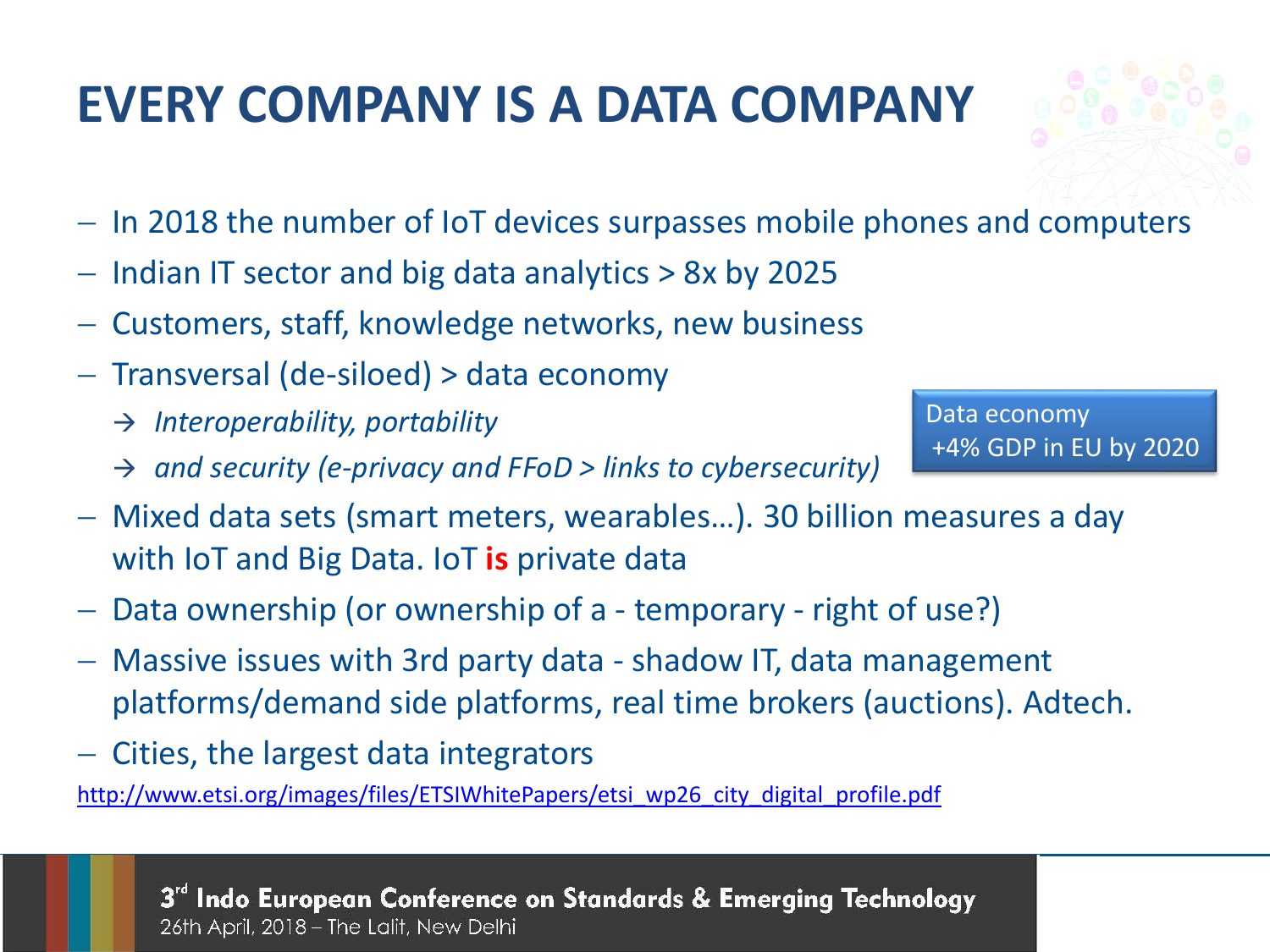# **DIVERSE POLITICAL/HISTORICAL BACKGROUNDS**

Single set of rules in EU and for players operating in EU and/or with EU data

- − Different tradition and culture inside EU and even more so globally
	- → *Privacy > means different things to different people*
- − Issue of cross border transfers paramount to global business (FFoD)
- − And even inside EU (data localization)

*["Facilitating Cross Border Data Flow in the Digital Single Market: study on data location](http://ec.europa.eu/newsroom/dae/document.cfm?doc_id=46695)  restrictions"*

- − Can there be more than bilateral "mutual recognition" > adequacy agreements
- − Adequacy agreements not secure enough (legal status)
- − Could there be some multi-lateral agreement? A role for WTO? Who could enforce? EU global strategy?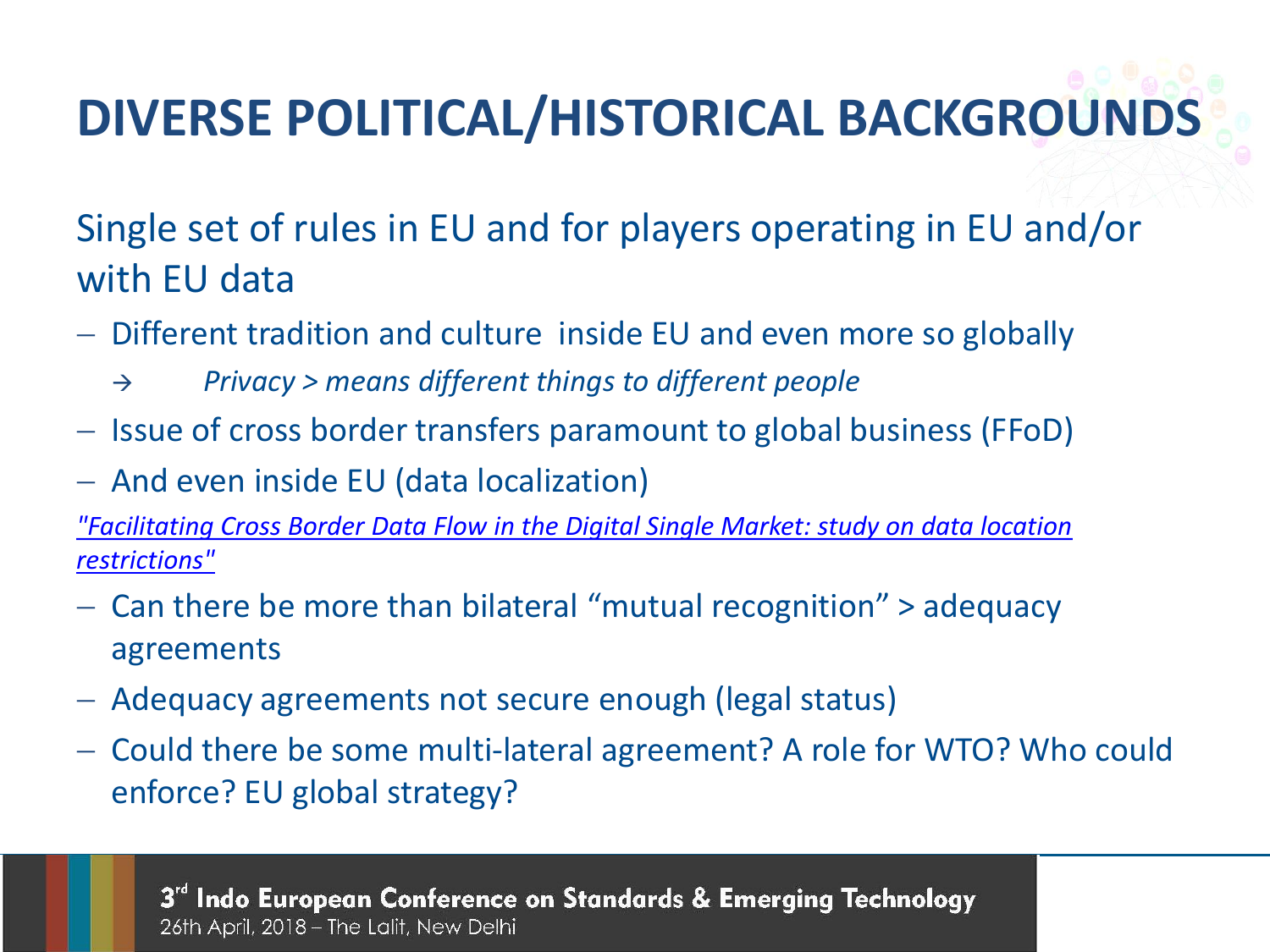## **DATA PROTECTION & PRIVACY IS A JOURNEY, NOT A DESTINATION**

- − Regulatory and business incentives to be privacy-friendly (and social value of privacy)
- − Providing generic standards is complex (and timing) > "industry-driven instruments" to break the issues in smaller pieces
- − Portability issue grows more complex in the cloud stack (IaaS/ PaaS, SaaS)
- − Functional and security standards
	- > *Anonymization, pseudonymization, formats*
	- > *Accessing data, data transfer and Portability*
	- > *Aggregation of and correlation between data sets*
- − Self regulation, co-regulation > certification
- − Who and how?